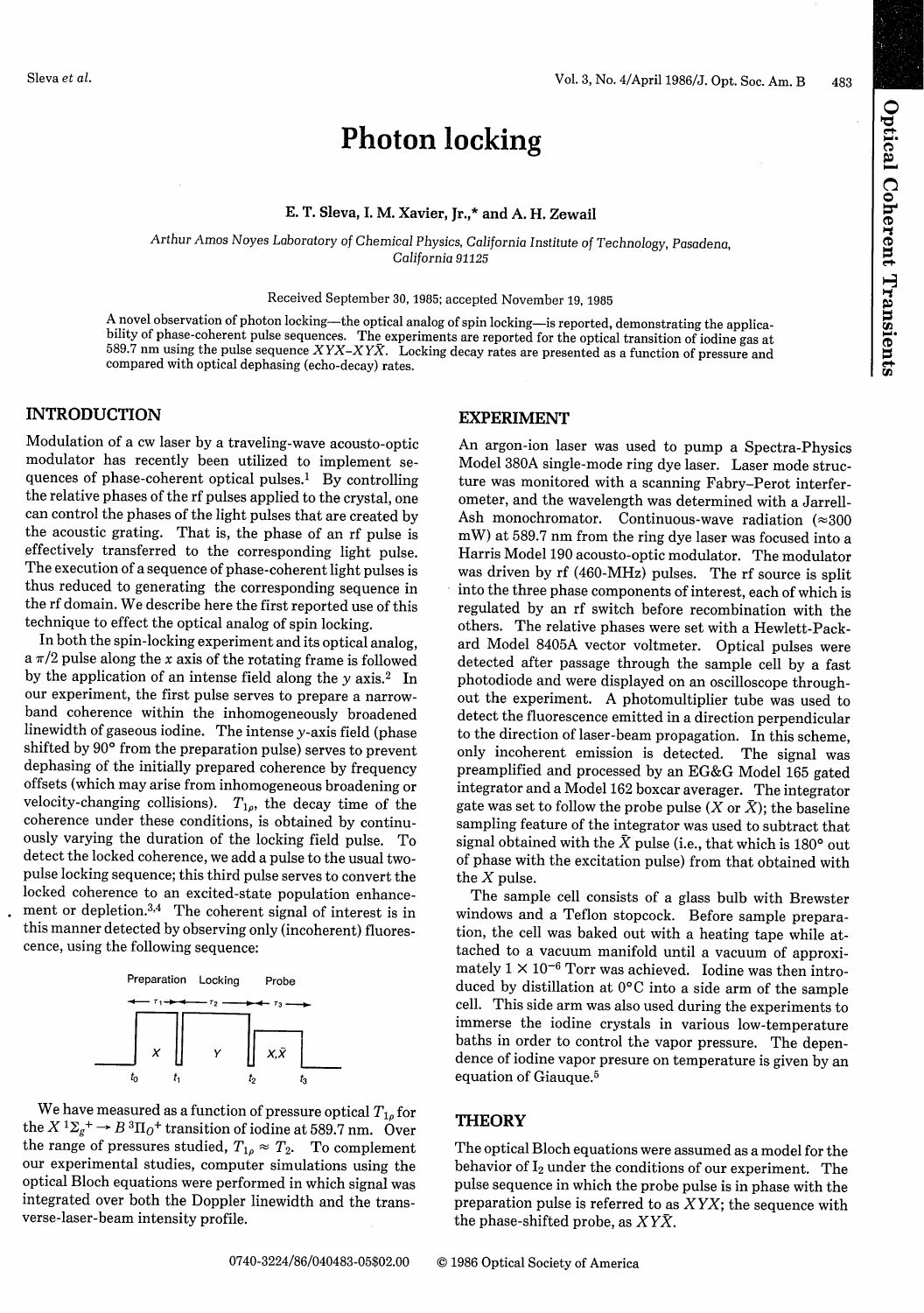Before introducing the effect of severe inhomogeneous broadening, it is convenient to consider the case in which the Doppler width is much smaller than the Rabi frequency. Use of the Feynman-Vernon-Hellwarth formalism<sup>6</sup> will facilitate these considerations. The locking sequence consists of a  $\pi/2$  pulse applied along the x axis of the rotating frame, followed by an intense locking field applied along the y axis of the rotating frame. The locking field serves to suppress inhomogeneous dephasing; observing the temporal decay of the locked coherence should accordingly give the homogeneous linewidth. The coherence may be detected by applying a third pulse; subtraction of the signal obtained with the XYX sequence from that obtained with the *XYX* yields the signal of interest.

Now consider the case in which the Doppler width is greater than the Rabi frequency. In this circumstance there are important off-resonance and flip-angle effects. At early times, the well-known composite-pulse effect<sup>7</sup> will completely mask the signal of interest. At zero time the probe pulse follows the preparation pulse immediately (there is no Y pulse at zero time). The signal for  $XX$  will be the fluorescence obtained by applying a pulse of duration  $\tau_1 + \tau_3$ , whereas the signal for  $X\bar{X}$  will be that for a single pulse of the same duration in which the phase has been shifted by 180° at time  $t_1$ . Because of the phase reversal in the  $X\overline{X}$ , it has a greater bandwidth and gives rise to a larger signal than the  $XX$ . This effect is predicted by computer simulations and has been observed experimentally.' Simulations were performed to determine the relationship between our signal and the locked coherence, which, of course, is the quantity of interest.

During a given pulse, the optical Bloch equations constitute a nonhomogeneous linear system with constant coefficients. Consider a particular frequency offset and electricfield intensity. One calculates signal intensity for the given values of these parameters and subsequently integrates over  $\Delta$  for the Doppler profile and  $\omega_R$  (the Rabi frequency) for the transverse laser profile:

$$
\dot{\mathbf{r}} = \mathbf{A}\mathbf{r} + \mathbf{g},\tag{1}
$$

where A is a constant matrix throughout the duration of a particular pulse. For the pulse sequence of interest,

> $-1/T_{1\rho} \qquad \Delta$ *WRy*  $A = \begin{bmatrix} -\Delta & -1/T_1 \end{bmatrix}$  $(2)$  $\begin{bmatrix} \omega_{R_x} \\ -1/T_1 \end{bmatrix}$  $\omega_{Ry}$  -  $\omega_{R_x}$

and

$$
\mathbf{g} = \begin{pmatrix} 0 \\ 0 \\ -1/T_1 \end{pmatrix} . \tag{3}
$$

r is made up of linear combinations of elements from the two-level density matrix.  $r_1$  and  $r_2$  correspond to the combination of off-diagonal elements that give rise to polarization along the x and y axes, respectively, of the rotating frame.  $r_3$ is proportional to  $\rho_{22} - \rho_{11}$ , the population difference.  $T_{1\rho}$  is the transverse and  $T_1$  the longitudinal decay time.  $\Delta$  is the frequency offset, while  $\omega_{R_x}$  and  $\omega_{R_y}$  are the Rabi frequencies of pulses along the x and y axes, respectively. For an x pulse,  $\omega_{Ry} = 0$ ; similarly, for a y pulse,  $\omega_{R_x} = 0$ . Equation (1) is solved by diagonalization of A, which decouples the three



Fig. 1. Computer simulation of locking decay signals using the optical Bloch equations. The dashed line represents the conventional polarization signal  $r_2$  (see text), the solid line the signal that is expected with our probe pulse technique, which converts the polarization to fluorescence  $(r_3)$ . Here  $\tau_1 = \tau_3 = 50$  nsec,  $\omega_{R1}$   $(\rho = 0) = \omega_{R3}$  $(\rho = 0) = 0.03$  nsec<sup>-1</sup>, and  $\omega_R$ 2  $(\rho = 0) = 0.06$  nsec<sup>-1</sup>.

equations, thereby reducing the problem to that of solving three independent nonhomogeneous linear equations with constant coefficients. Let  $\mathbf{r} = \mathbf{T}\mathbf{R}$ . Then

$$
\dot{\mathbf{R}} = \mathbf{DR} + \mathbf{h},\tag{4}
$$

where  $D = T^{-1}AT$  is diagonal and  $h = T^{-1}g$ . The uncoupled equations are solved, back transformation with T recovers r, and the solution at the end of a given pulse is used as the initial condition for the succeeding pulse. During the excitation and probe pulses relaxation is neglected (i.e., *T,* and  $T_{1\rho}$  are assumed to be infinite during these pulses because the pulses are much shorter than  $T_1$  or  $T_{1\rho}$ ). Thus, after the first pulse,

$$
\mathbf{r}(t_1) = \begin{pmatrix} (\omega_{R1} \Delta/\Omega_1^2) [1 - \cos(\Omega_1 t_1)] \\ (\omega_{R1} / \Omega_1) \sin(\Omega_1 t_1) \\ -[\Delta^2 + \omega_{R1}^2 \cos(\Omega_1 t_1)] / \Omega_1^2 \end{pmatrix},
$$
(5)

where  $\omega_{R1}$  is the Rabi frequency of the first pulse and  $\Omega_1$  =  $(\Delta^2 + \omega_{R1}^2)^{1/2}$ . For a particular  $\omega_R$  and  $\Delta$ ,  $\mathbf{r}(t_3)$  must be calculated for a probe pulse that is in phase  $(X)$  and out of phase  $(\bar{X})$  with the excitation pulse. The third component of the former minus that of the latter yields the signal of interest on integration over the Doppler and transverse laser-intensity profiles. Denoting the phase of the probe pulse by  $\phi$ , this is

$$
I = \int_{\Delta,\rho} \rho[r_3(t_3,\Delta,\rho,\phi=X) - r_3(t_3,\Delta,\rho,\phi=\bar{X})]d\Delta d\rho,
$$
\n(6)

where the distribution of Rabi frequencies is given by  $\omega_R$  =  $\omega_{R0}$  exp( $-\rho^2$ ),  $\rho$  being the radial coordinate for the (assumed Gaussian) transverse beam profile and  $\omega_{R0}$  the Rabi frequency at the center of the laser beam. In this treatment we do not consider deviations from the Bloch equations to be due to dependence of  $T_2$  on field strength.<sup>8</sup> As shown later, the locking decay time  $T_{1\rho}$  is roughly equal to  $T_2$ , and  $T_2$  shows a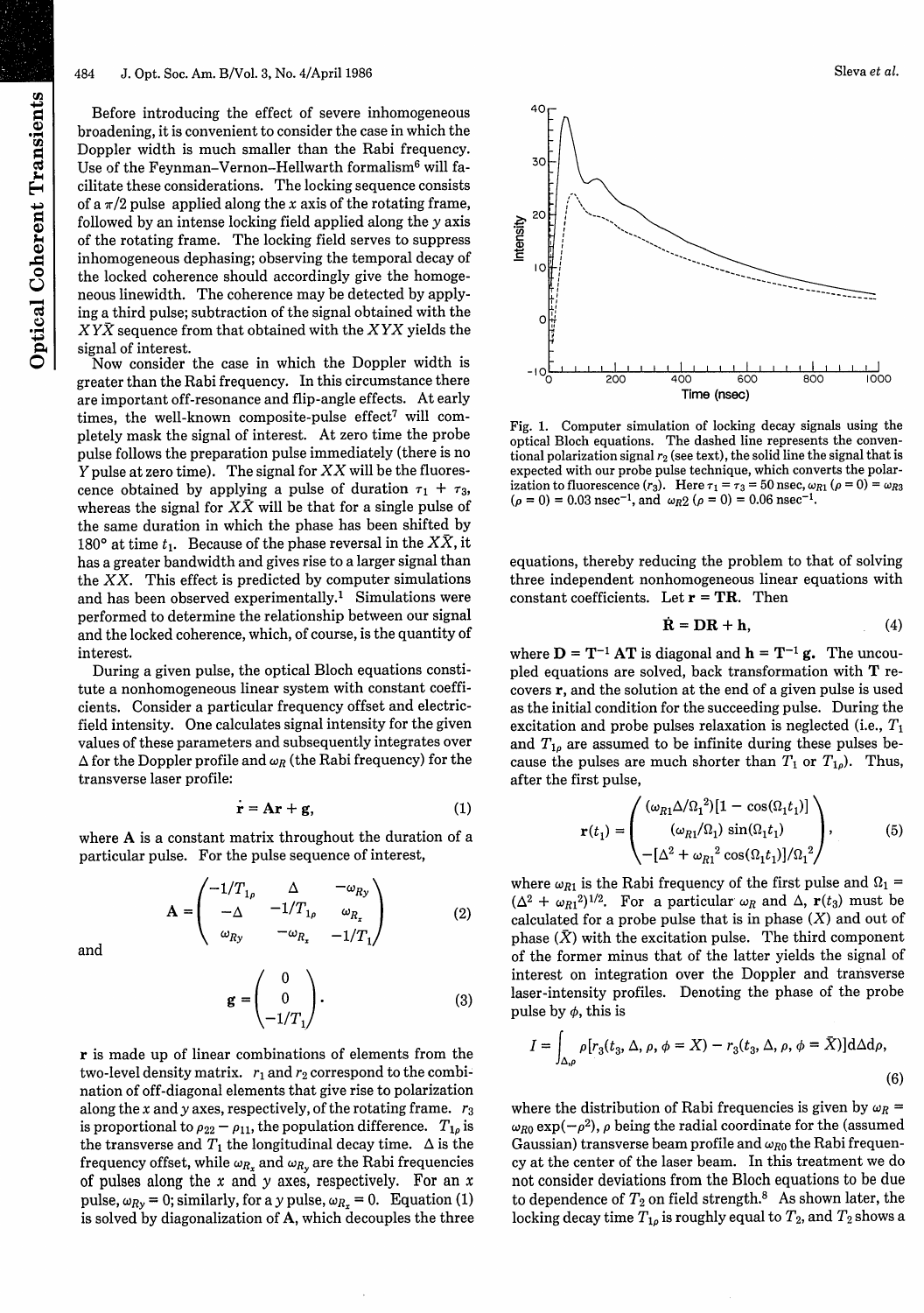well-behaved pressure dependence that its in agreement with previous work by Brewer's group and ours. $^{3,9,10}$ 

An FPS-164 array processor was used to average over the inhomogeneous linewidth and the transverse beam profile. Figure 1 shows for comparison the predicted decay for the observed signal along with that for the polarization. The signal yields the decay of interest once the composite pulse effect has subsided.

## **RESULTS AND DISCUSSION**

Shown in Fig. 2 are signals for the locking experiment, an optical free-induction decay, and a photon echo; these data



Fig. 2. Locking, optical free-induction decay (OFID), and photon echo signals using the probe pulse method. The  $I_2$  pressure is 30 mTorr. The sequences used are  $XYX(\bar{X})$  for locking,  $XXX(\bar{X})$  for the echo, and  $XX(\bar{X})$  for the OFID.



Fig. 3. Locking signal decay  $\tau_2$  is scanned continuously. At all times, the third pulse follows the y pulse immediately. The laser power during the preparation and locking pulses was 100 mW; during the probe pulse, 20 mW. The preparation pulse duration was 50 nsec; the probe 150 nsec.



Fig. 4. For comparison: fluorescence, echo, and locking decays at 30 mTorr. Note that  $T_2 \approx T_{1\rho}$ .



Fig. 5. *T<sub>1</sub>*, *T<sub>2</sub>*, and *T<sub>1<sub>p</sub>*</sub> for I<sub>2</sub> at 589.7 nm as a function of pressure.  $T_{1\rho} \approx T_2$ . The circles are the measured locking decays ( $T_{1\rho}$ ), and the solid lines are the measured  $T_2$  and  $T_1$  decays (with their error bars) obtained here and in previous work (see Ref. 10).

were all taken using the  $X,\bar{X}$  probe pulse technique. The pressure of  $I_2$  gas was maintained at 30 mTorr. Figure 3 shows a decay of the locking signal at this pressure. This decay resembles the simulation of Fig. 1, which was obtained by using Eq. (6).

The purpose of locking is to prevent dephasing due to frequency offsets, such as those encountered in inhomogeneously broadened systems or caused by velocity-changing collisions. Optical inhibition of dephasing may be effected only if the Rabi frequency exceeds the magnitude of the relevant frequency offsets; this condition is a well-known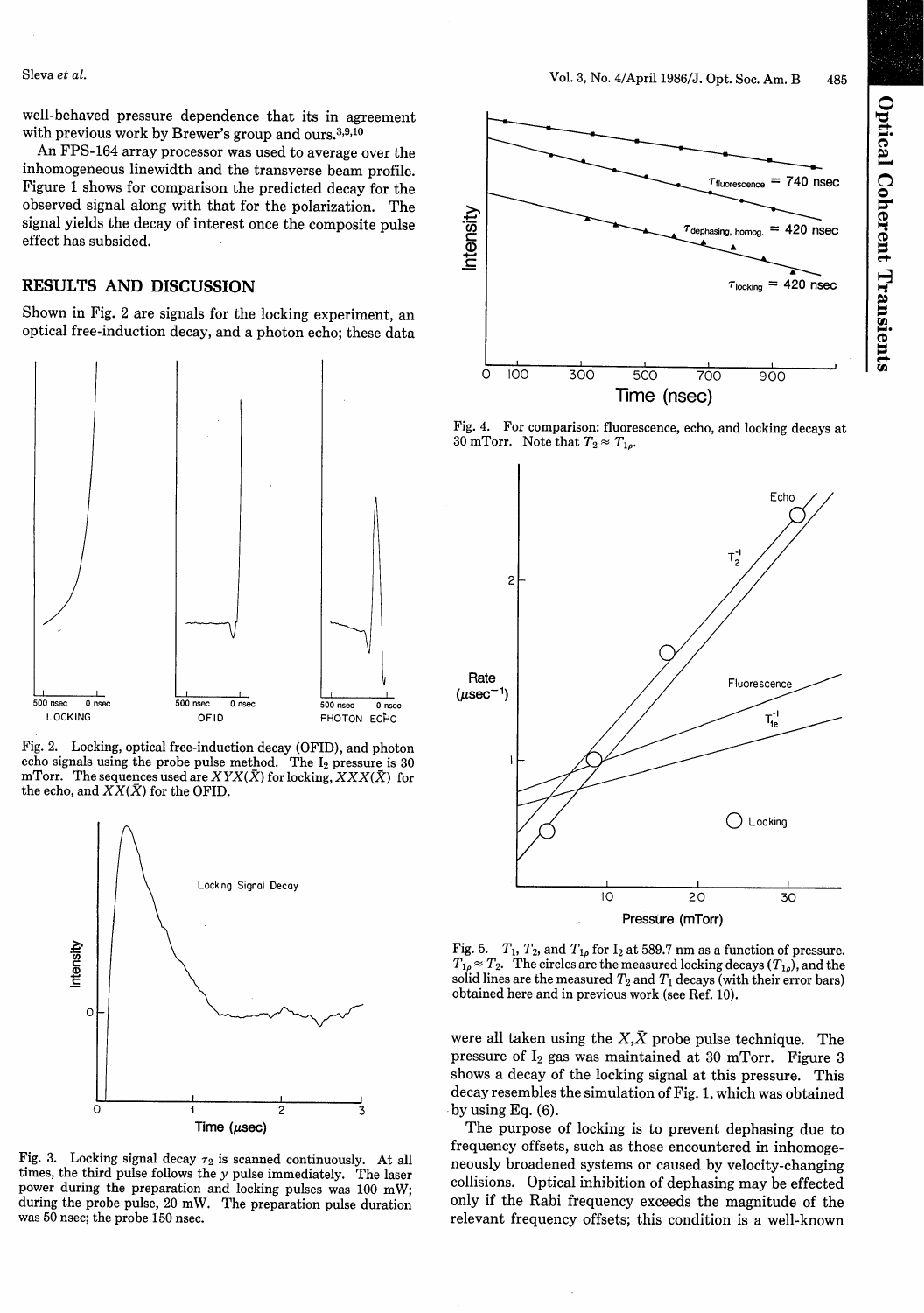criterion for the usefulness of spin locking in magnetic resonance. The groups of Hartmann and Mossberg have demonstrated that radiation may be used to inhibit certain collisional and inhomogeneous decay mechanisms in photonecho experiments. $11,12$  In these experiments, however, the relative phases of the pulses were not prescribed. Our experiment requires that the locking field be phase shifted by 90° from the excitation pulse; this pulse sequence is the direct optical analog of spin locking, and the locking decay yields optical *T,,* directly.

Figure 4 shows a log fit of locking, echo, and fluorescence decays at 30 mTorr for comparison; Fig. 5 is a plot of  $T_{1\rho}$  and  $T_2$  against pressure. The data indicate that  $T_{1\rho}$  is roughly the same as  $T_2$  over the range of pressures studied.<sup>13</sup> These results indicate that for iodine in the pressure range studied, coherent radiation (the y pulse in our experiment) suppresses dephasing that is due to inhomogeneous broadening and velocity-changing collisions when the Rabi frequency is larger than the frequency shifts. A collision may, of course, induce both phase interruption and a change in velocity. In the iodine case, both types of collision have been considered for explaining the  $T_2$  decay.<sup>3,9,10,14</sup> In a separate publication we will discuss these mechanisms when all pressure-dependence measurements are completed and studies of the effect of flip angle and  $\nu$  pulse intensity are made.

### **CONCLUSIONS**

In conclusion, we have reported the first use to our knowledge of phase-coherent pulses to effect the optical analog of spin locking. We intend to exploit the potential that this pulse sequence has for the study of solids and isolated molecules.

### **ACKNOWLEDGMENTS**

It is a pleasure to acknowledge stimulating discussions with W. S. Warren and a helpful discussion with R. G. Brewer. This research was funded by the National Science Founda-

tion (DMR-8521191). I. M. Xavier, Jr., acknowledges a graduate fellowship from CAPES and UFPE (Brazil).

\* On leave from Departamento de Quimica Fundamental, Universidade Federal de Pernambuco, 50000, Recife, Pernambuco, Brazil.

*Note added in proof:* Recently we observed photon locking in iodine gas using echo detection. A four-phase sequence  $[XYXX(\overline{X})]$  was used, and two echoes (for the locked and unlocked coherence) were observed. Details of this other work and related to isolated molecules can be found in Ref. 15.

### REFERENCES AND NOTES

- 1. W. S. Warren and A. H. Zewail, J. Chem. Phys. 75, 5956 (1981); 78, 2279 (1983).
- 2. A. G. Redfield, Phys. Rev. 98, 1787 (1955).
- 3. A. H. Zewail, T. E. Orlowski, K. E. Jones, and D. E. Godar, Chem. Phys. Lett. 48, 256 (1977); T. E. Orlowski, K. E. Jones, and A. H. Zewail, Chem. Phys. Lett. 54, 197 (1978).
- 4. T. E. Orlowski and A. H. Zewail, J. Chem. Phys. 70,1390 (1979).
- 5. W. F. Giauque, J. Am. Chem. Soc. 53, 507 (1931).
- 6. R. P. Feynman, F. L. Vernon, and R. W. Hellwarth, J. Appl. Phys. 28, 49 (1957).
- 7. R. Freeman, S. P. Kempsell, and M. H. Levitt, J. Magn. Reson. 38, 453 (1980); M. H. Levitt and R. Freeman, J. Magn. Reson. 43, 502 (1981); M. H. Levitt, R. Freeman, and T. Frenkel, J. Magn. Reson. 47, 328 (1982).
- 8. R. G. DeVoe and R. G. Brewer, Phys. Rev. Lett. 50, 1269 (1983); A. Schenzle, M. Mitsunaga, R. G. DeVoe, and R. G. Brewer, Phys. Rev. A 30, 325 (1984).
- 9. R. G. Brewer and A. Z. Genack, Phys. Rev. Lett. 36, 959 (1979).
- 10. E. T. Sleva and A. H. Zewail, Chem. Phys. Lett. 110,582 (1984). 11. N. W. Carlson, W. R. Babbit, Y. S. Bai, and T. W. Mossberg,
- Opt. Lett. 9, 232 (1984); P. F. Liao and S. R. Hartmann, Phys. Lett. 44A, 361 (1973).
- 12. A. G. Yodh, J. Golub, N. W. Carlson, and T. W. Mossberg, Phys. Rev. Lett. 53, 659 (1984).
- 13. At present, accurate error estimates are difficult to obtain because of single-mode instability, particularly at long times. However, the reproducibility of all pressure-dependence data was verified.
- 14. M. A. Banash, J. Gutow, and W. S. Warren, J. Lumin. 31-32,855 (1984).
- 15. E. T. Sleva and A. H. Zewail, J. Phys. Chem. (to be published).